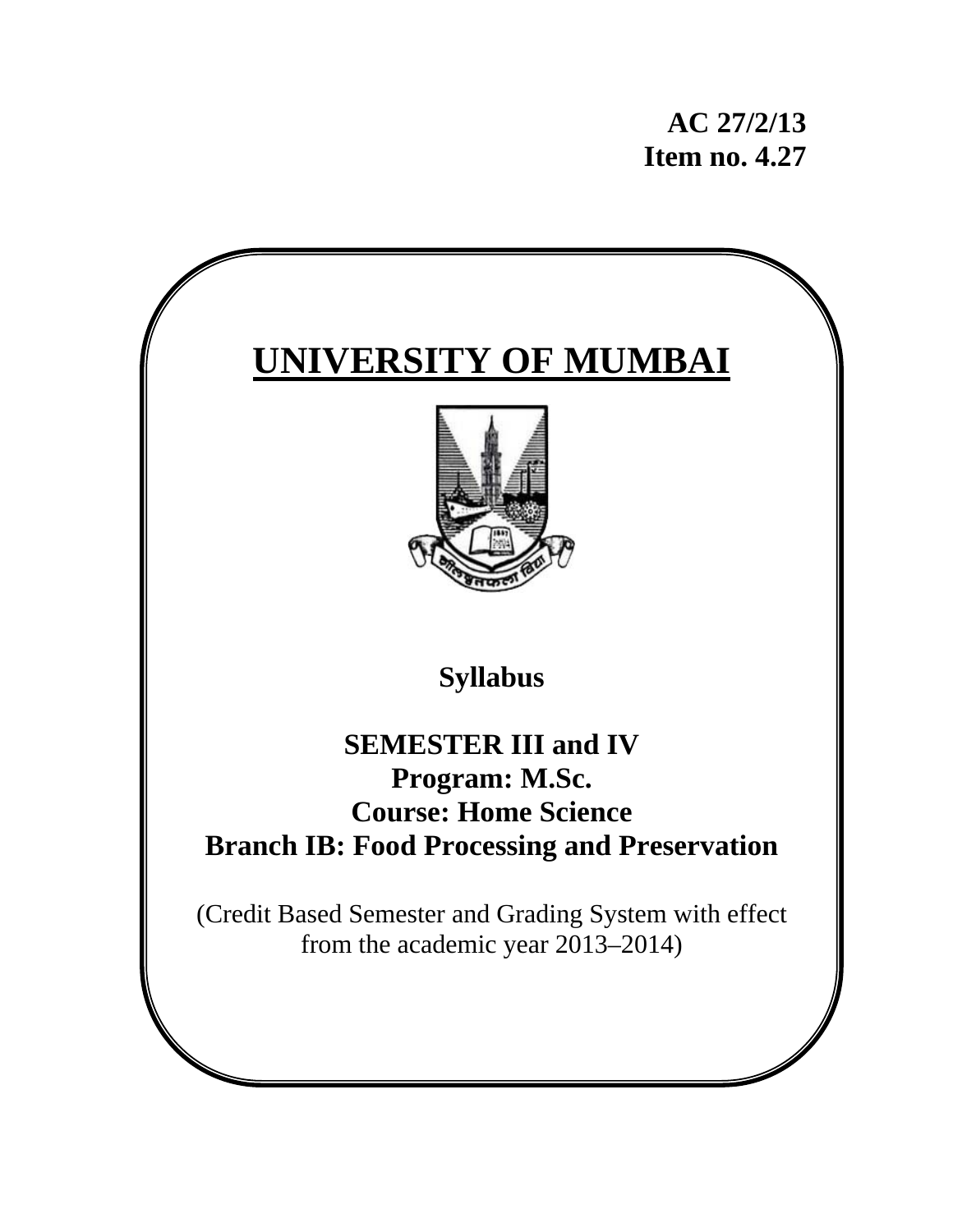# **SEMESTER III**

| <b>Course</b><br>Code | <b>Subject</b>                          | <b>Internal</b><br><b>Marks</b> | <b>Semester End</b><br><b>Examination</b> | <b>Total</b><br>marks | <b>Periods</b><br>/ week | <b>Credits</b> |
|-----------------------|-----------------------------------------|---------------------------------|-------------------------------------------|-----------------------|--------------------------|----------------|
| PSHSIB301             | Food Safety & Quality Control           | 40                              | 60                                        | 100                   | $\overline{4}$           |                |
| PSHSIB302             | <b>Advances in Human Nutrition</b>      | 40                              | 60                                        | 100                   | $\overline{4}$           |                |
| PSHSIB303             | Management & Business<br>Administration | 40                              | 60                                        | 100                   | 4                        |                |
| PSHSIBP301            | <b>Food Quality Control</b>             |                                 | 100                                       | 100                   | 4                        |                |
| PSHSIBP302            | Project: Preliminary research           |                                 | 100                                       | 100                   | 4                        |                |
| PSHSIBP303            | Project execution                       |                                 | 100                                       | 100                   | $\overline{4}$           | 4              |
|                       | <b>TOTAL</b>                            |                                 |                                           | 600                   | 24                       | 24             |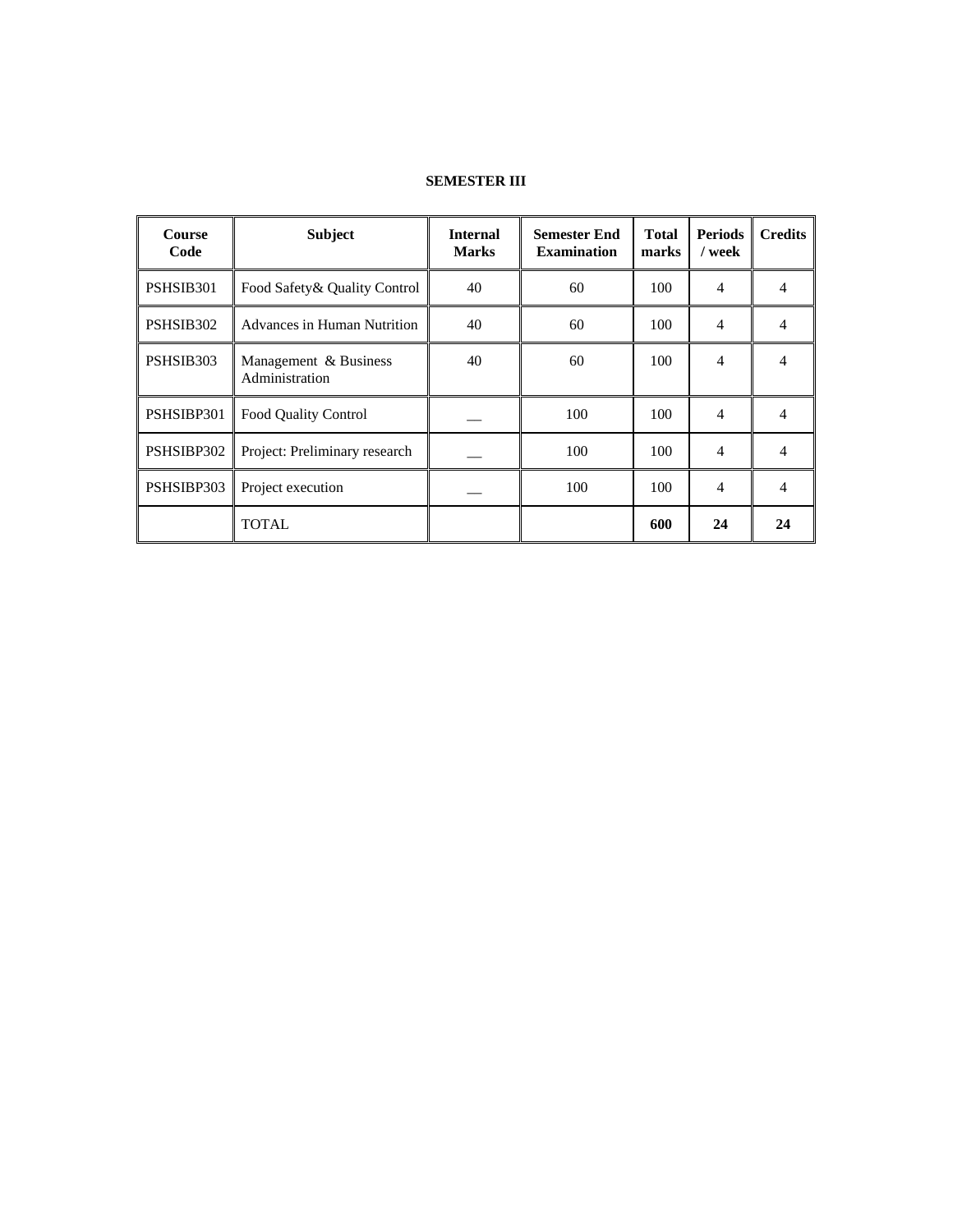| <b>Course Code</b> | Title                                  | Periods/week | <b>Marks</b> | <b>Credits</b> |
|--------------------|----------------------------------------|--------------|--------------|----------------|
| PSHSIB301          | <b>Food Safety and Quality Control</b> |              | 100          |                |

# **Objectives**

- To acquire knowledge about quality and safety aspects of food.
- To learn about the various ways of evaluating and controlling food quality.

| <b>Course Content</b> |                                                                                          | <b>Periods</b> |
|-----------------------|------------------------------------------------------------------------------------------|----------------|
| <b>UNIT I</b>         | <b>Food Quality</b>                                                                      | 15             |
|                       | Meaning and definition of food quality                                                   |                |
|                       | Quality factors in foods, indicators of food quality.                                    |                |
|                       | Meaning, importance and ways of Food Quality Assessment.                                 |                |
|                       | <b>Sensory evaluation</b>                                                                |                |
|                       | Physiological bases, sensory characteristics of foods, types, selection and training of  |                |
|                       | sensory panel, requirements for sensory evaluation tests, types of tests, analysis and   |                |
|                       | interpretation of sensory evaluation tests                                               |                |
| UNIT II               | <b>Objective evaluation</b>                                                              | 15             |
|                       | Basic guidelines, physical methods to evaluate volume, specific gravity, moisture,       |                |
|                       | texture rheological characteristics, chemical analysis methods, microscopic methods,     |                |
|                       | indices of microbial quality                                                             |                |
| <b>UNIT III</b>       | <b>Food Additives</b>                                                                    | 15             |
|                       | Brief overview, classification, guidelines for use, MAQ of food additives, toxicological |                |
|                       | studies, tests to determine safe level – Acute test, prolonged test, chronic test        |                |
| UNIT IV               | <b>Food Adulteration</b>                                                                 | 15             |
|                       | Meaning, detection of common adulterants. PFA laws related to food adulteration          |                |

### **Reference**s:

Singhal, R. S. (1997) *Handbook of indices of food quality and authenticity*. Cambridge Woodhead Publishing, New York.

Langree, K. (1996) *Quantity Food Sanitation* 5<sup>th</sup> edition John Wiley and Sons, New York.

McSwane, D. (1998) *Essentials of Food Safety and Sanitation* 1st edition, Prentice – Hall, Inc, New Jersey Roday, S. (1999) *Hygiene and sanitation in food industry*, Tata McGraw Hill Pub. Co. Ltd.

Potter, N. H. (1997*) Food Science*, 5<sup>th</sup> edition, New Delhi, CBS Publishers and distributors New Delhi

Negi, J. (2004) *Food and Beverage Laws: Food Safety and Hygiene*, Amar Prakashan New Delhi.

Khanna, S. (2003) *Food Standards and Safety in a globalised world*. The Impact WTO and Codex.

McWilliams, M. (2000) *Foods Experimental Perspectives*, 4<sup>th</sup> edition, Prentice-Hall, Inc New Jersey. PFA ISI latest guidelines to be referred.

| <b>Course Code</b> | Title                              | Periods/week | <b>Marks</b> | <b>Credits</b> |
|--------------------|------------------------------------|--------------|--------------|----------------|
| PSHSIB302          | <b>Advances in Human Nutrition</b> |              | 100          |                |

#### **Objectives:**

- To understand the influence of nutrition on human growth and development.
- To study about the nutritional requirements and adaptations by the human body.
- To get an insight into the role of Nutrition for fitness and sports.
- To update knowledge in the area of Human Nutrition.

| <b>Course Content</b> |                                                                                                                               | <b>Periods</b> |
|-----------------------|-------------------------------------------------------------------------------------------------------------------------------|----------------|
| UNIT I                | Contemporary issues in macronutrient metabolism and regulatory nutrients i.e.<br>water and fat soluble vitamins and minerals. |                |
|                       | <b>Nutritional requirements</b>                                                                                               |                |
|                       | Proteins, energy (energy metabolism) vitamins and minerals determination of nutrient<br>needs                                 |                |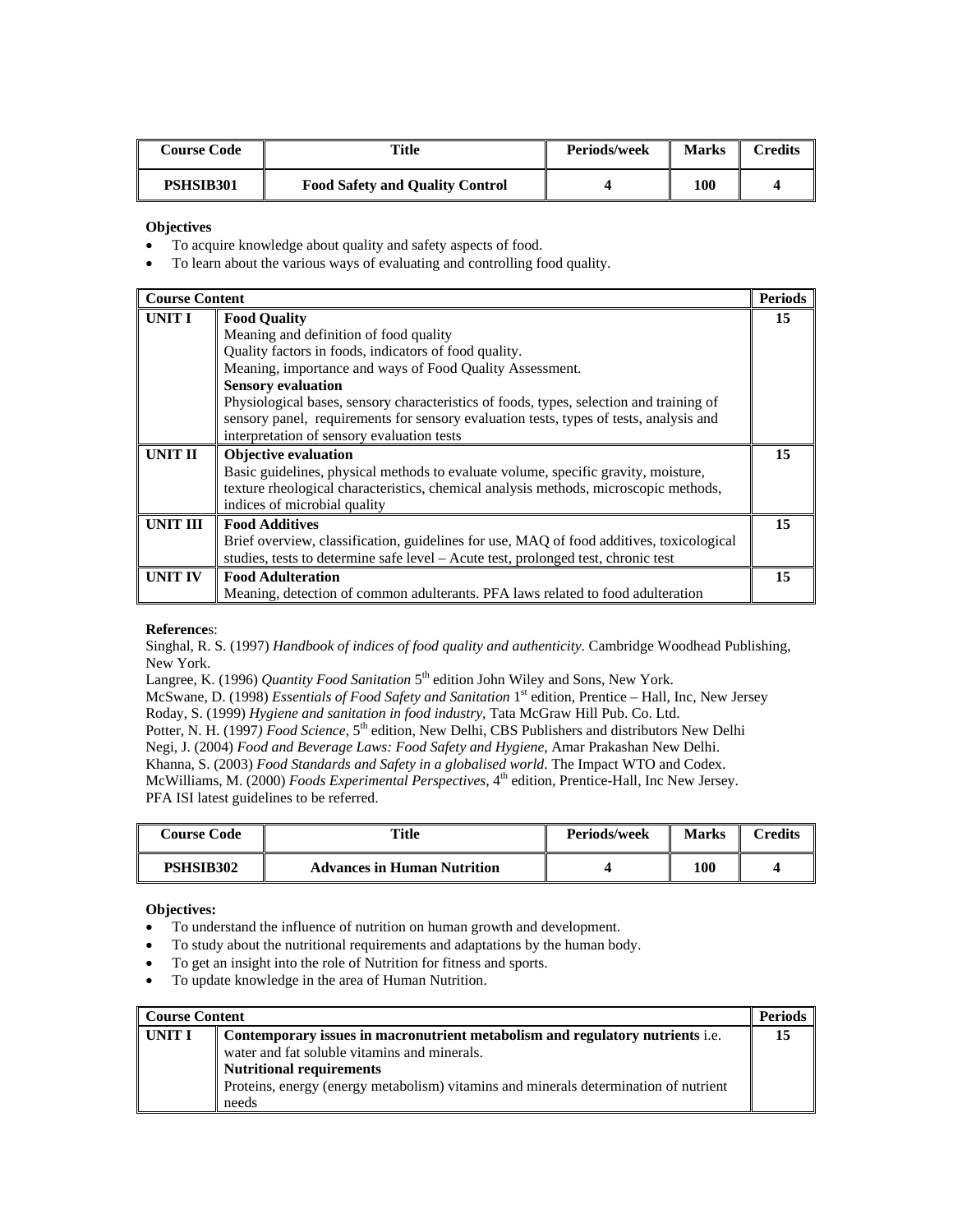|                 | <b>RDA</b> for Indians                                            |    |
|-----------------|-------------------------------------------------------------------|----|
| <b>UNIT II</b>  | <b>Nutritional requirements for special conditions</b>            | 15 |
|                 | Extreme climatic conditions                                       |    |
|                 | <b>Space Nutrition</b>                                            |    |
|                 | Calamities, disorders and emergencies                             |    |
|                 | <b>Nutritional adaptations</b>                                    |    |
|                 | Underlying mechanism                                              |    |
|                 | Biochemical basis for adaptation                                  |    |
|                 | Long and Short term adaptation                                    |    |
|                 | Adaptation in chronic, severe under-nutrition and over-nutrition. |    |
|                 | Metabolic consequences of starvation.                             |    |
| <b>UNIT III</b> | <b>Growth and development</b>                                     | 15 |
|                 | General aspects of Human Growth                                   |    |
|                 | Cellular and physical growth                                      |    |
| <b>UNIT IV</b>  | <b>Nutrition and the Brain</b>                                    | 15 |
|                 | Nervous system and Nerve Cell                                     |    |
|                 | Nutrient precursors of neuro-transmitters.                        |    |
|                 | Nutrition and behavior                                            |    |
|                 | Effect of under-nutrition on neuronal development.                |    |

# **References:**

Benordot, D. (1999) *Nutrition for serious athletes and advanced guide to foods, fluids and supplements for training and performance campaign* IL. Human Kinetic.

Grodd, J.L. and Gropper, S.S. (1999) *Advanced nutrition and human metabolism*. Belmount CA Wodworth/ Thomson learning.

Broch, Judith E. (1998) *Nutrition Now*, West/Wadsworth International Thomson Pub. Co.

Williams, C. and Devlin, T.J. (1992) *Foods Nutrition and Sports performance* E and N Sposs I Ed.

Goodhart, R.S.S and Shils, M.E. (1998) *Modern nutrition in health and disease*. Philadelphia Lea and Febiger. Stipanuk, Martha H. (2006) *Biochemical, physiological, molecular aspects of human nutrition* – Saunders ELSEVIER.

Paul, I., Turner, E.R. and Ross, Don (2006) (2nd Ed.) *Discovering nutrition* – Jones and Bartlett Publishers – Canada.

Geissler, C. and Powers, H. (11th Ed.) (2005) *Human nutrition* ELSEVIER Churchill Livinstone ISBN 21egler, E.E and Filer, L.J. (1996) *Present knowledge in nutrition*. Washington D.C. International Life Sciences institute.

# **Journals:**

Journal of American Dietetic Association USA – The American Dietetics Association.

Nutrition reviews, New York Springton verlog

The American – Journal of clinical Nutrition – USA Official journal of the American Society for Clinical Nutrition Inc.

The Indian journal of Nutrition and dietetics.

| <b>Course Code</b> | Title                                                   | Periods/week | <b>Marks</b> | $T$ redits |
|--------------------|---------------------------------------------------------|--------------|--------------|------------|
| <b>PSHSIB303</b>   | <b>Management and Business</b><br><b>Administration</b> |              | 100          |            |

# **Objectives:**

- To enhance personal & professional performance.
- To facilitate better administration & management skills

| <b>Course Content</b> |                                                 | <b>Periods</b> |
|-----------------------|-------------------------------------------------|----------------|
| Unit I                | <b>Developing and Managing Human Resources.</b> | 15             |
|                       | An overview of:                                 |                |
|                       | Job Analysis                                    |                |
|                       | Job Design                                      |                |
|                       | <b>Job Evaluation</b>                           |                |
| Unit II               | <b>Developing and Managing Human Resources.</b> | 15             |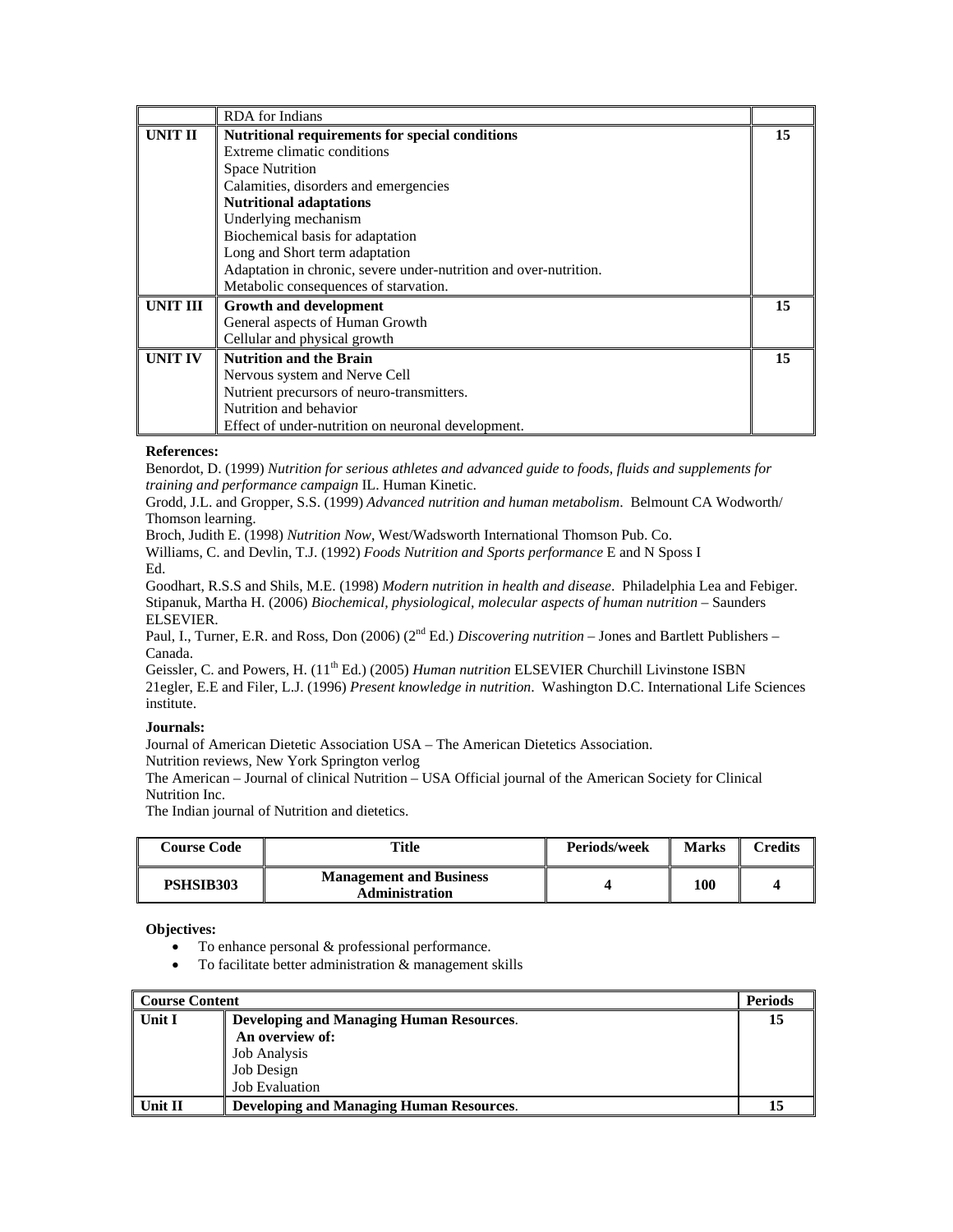|                | An overview of:                                            |    |
|----------------|------------------------------------------------------------|----|
|                | Manpower planning                                          |    |
|                | Recruitment and Selection                                  |    |
|                | Orientation and Induction                                  |    |
|                | Performance Appraisal                                      |    |
| Unit III       | <b>Developing and Managing Human Resources.</b>            | 15 |
|                | An overview of:                                            |    |
|                | Leadership and Motivation                                  |    |
|                | <b>Self Awareness</b>                                      |    |
|                | Training and Development                                   |    |
|                | Compensation and Reward                                    |    |
|                | Group Dynamics: Grievance Management, Conflict Resolution. |    |
|                | Human Resource Audit.                                      |    |
| <b>Unit IV</b> | <b>Marketing and Marketing Management process</b>          | 15 |
|                | A brief exposure to:                                       |    |
|                | Meaning and importance of Marketing                        |    |
|                | Marketing Mix-elements, factors influencing marketing mix  |    |
|                | Market Research                                            |    |
|                | <b>Market Segmentation</b>                                 |    |
|                | Supply Chain Management                                    |    |

# **References:**

Agarwal, T. (2007) *Strategic human resource management* Oxford University Press – New Delhi.

Aswathappa, K. (2005). *Human resource and personnel management* – Text and Cases Tata McGraw – Hill Publishing Co. Ltd. New Delhi.

Boyd, H.W., Walker, O.C. and Larreche, J. (1995) *Marketing management – A strategic approach with a global orientation* 2nd ed. Irwin Chicago.

Cartwright, R., Collins, M., Green, G. and Candy, A. (2001). *The handbook for managing resources and information* Infinity books, New Delhi.

Ivancevich, J.M., Donnelly, J.H. and Gibson, J.L. (1996). *Management – principles and functions* (4th Ed.) All India Traveller Bookseller. Delhi.

Kale, N.G. (2003) *Principles and practice of marketing*. Vipul prakashan – Mumbai.

Kotler, P. (2003) *Marketing management* 11<sup>th</sup> ed. Pearson Education (Singapore) Pte. Ltd. Delhi. Rao, V.S.P. (2005) *Human resource management – text and cases* (2nd Ed.) Excel Books. New Delhi. Shookla, M.S. (2004). *A handbook of human relations (with structured experiences and instruments).*  Macmillan India Ltd. Delhi.

Singh, P.N. (1998). *Developing and managing human resources* (3rd ed.) Suchandra Publications. Mumbai.

| <b>Course Code</b> | Title                       | Periods/week | <b>Marks</b> | $C$ redits |
|--------------------|-----------------------------|--------------|--------------|------------|
| PSHSIBP301         | <b>Food Quality Control</b> |              | 100          |            |

**Objectives**

• To learn quality control measures as per domestic and international requirements.

- To conduct physical, chemical and nutritional analysis of commonly consumed raw and processed foods and the impact of packaging on quality.
- Be familiar with various tests and standards used for quality assurance used for food safety hazards, contaminants, adulterants, waste management and implementation of HACCP at various food service and industrial units.

| <b>Course Content</b> |                                                                                                                                                                                                                    | <b>Periods</b> |
|-----------------------|--------------------------------------------------------------------------------------------------------------------------------------------------------------------------------------------------------------------|----------------|
| Unit I                | Techniques of sampling and grading of foods as per BIS, AGMARK and<br>International standards.                                                                                                                     | 15             |
| Unit II               | Complete physico chemical analysis of any two commonly used foods such as flour,<br>honey and oils, as per their constituents: Crude Fat, Protein, Moisture, Ash, FFA,<br>Vitamin C and any other parameters.      | 15             |
| <b>Unit III</b>       | Complete physico chemical analysis of any two commonly used foods such as tea,<br>milk, jams and jellies as per their constituents: Crude Fat, Protein, Moisture, Ash,<br>FFA, Vitamin C and any other parameters. | 15             |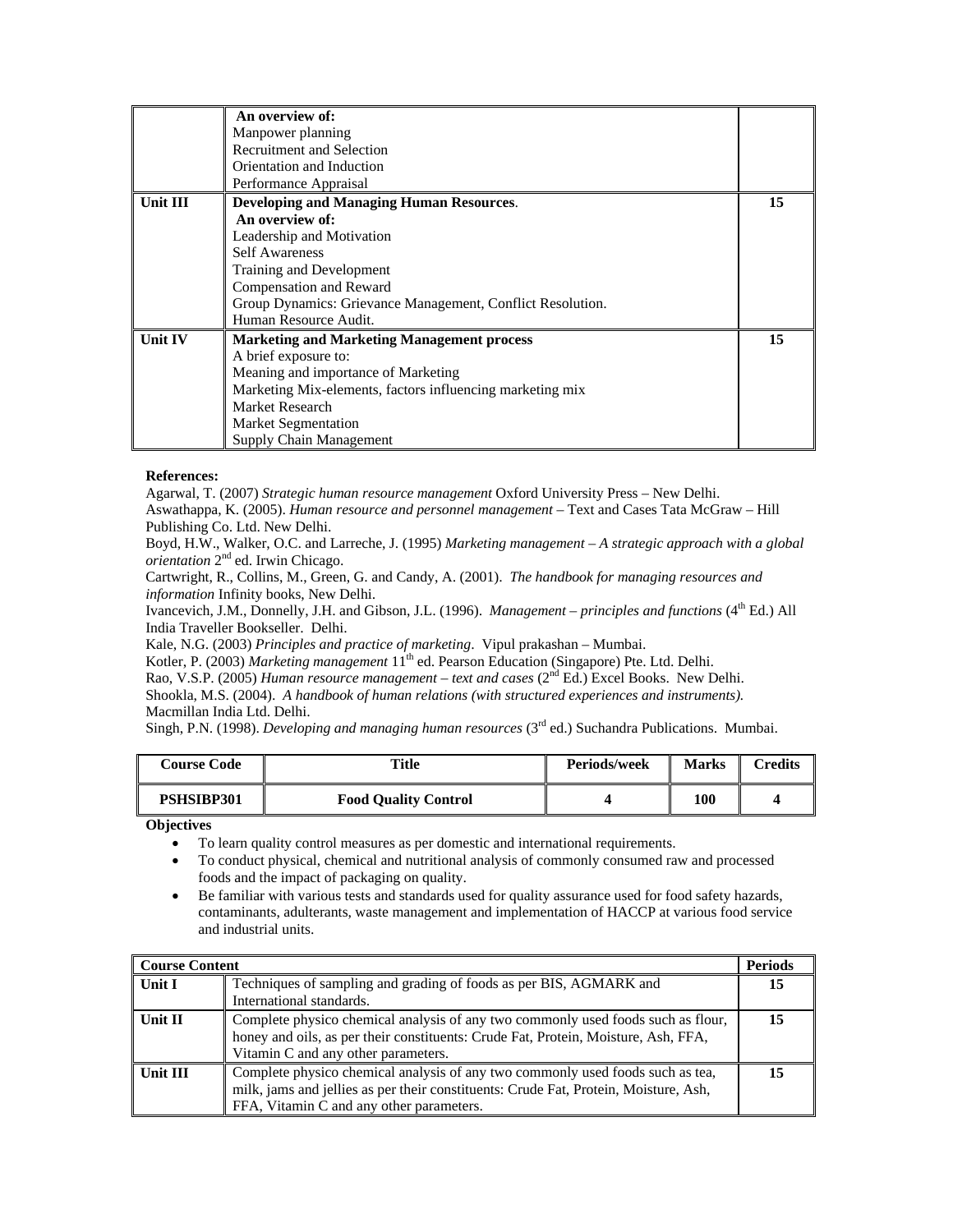| Unit IV | Analysis of water from at least five different sources as per BIS standards, its       |  |
|---------|----------------------------------------------------------------------------------------|--|
|         | hardness and safety.                                                                   |  |
|         | <b>Estimation of anti nutritional factors like trypsin inhibitors and phytic acid.</b> |  |

### **References**:

Bureau of Indian standards: specifications and standard methods volume I to XII.

Food and Agriculture organization (1980) *Manual of food quality control 2.* Additives contaminants Techniques, Rome.

Kirk, B.S, and Sawyer, R. (1991) *Pearson's composition and analysis of foods*, (9<sup>th</sup> ed.) Longmans scientific and Technical England.

Mahindru, S.N. (2000). *Food safety - a techno legal analysis* Tata McGraw Hill Publishing Co. Ltd New Delhi. Nielson, S.S. (1994) *Introduction to the chemical analysis of foods* Jones and Bartlet Publishers Boston.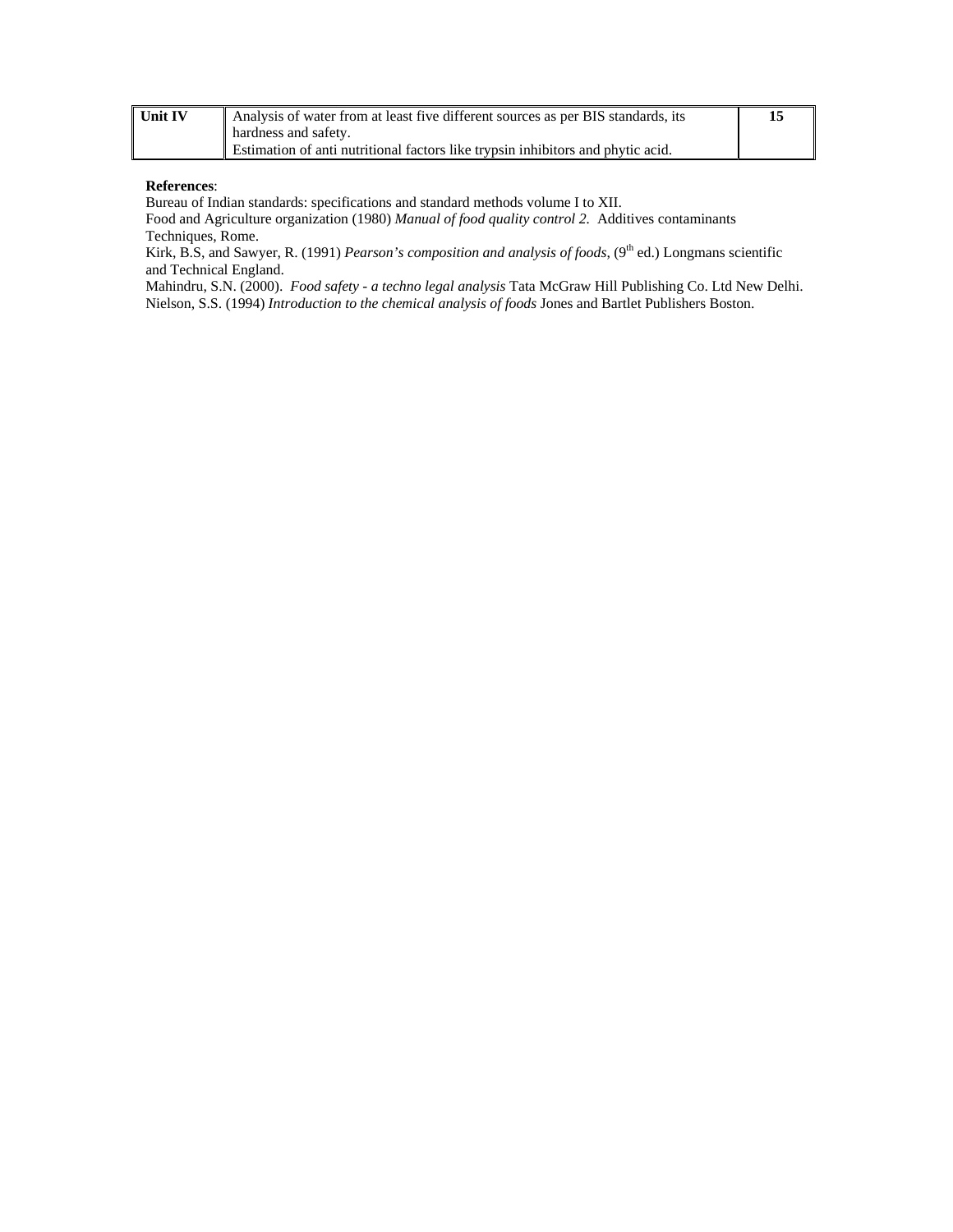# **SEMESTER IV**

| <b>Course</b><br>Code | <b>Subject</b>                          | <b>Internal</b><br><b>Marks</b> | <b>Semester End</b><br><b>Examination</b> | <b>Total</b><br>marks | Periods/<br>week | <b>Credits</b> |
|-----------------------|-----------------------------------------|---------------------------------|-------------------------------------------|-----------------------|------------------|----------------|
| PSHSIB401             | Food Safety & Quality Control           | 40                              | 60                                        | 100                   | 4                |                |
| PSHSIB402             | Advances in Human Nutrition             | 40                              | 60                                        | 100                   | 4                | 4              |
| PSHSIB403             | Management & Business<br>Administration | 40                              | 60                                        | 100                   | $\overline{4}$   | 4              |
| PSHSIBP401            | Food Quality Control                    |                                 | 100                                       | 100                   | 4                | 4              |
| PSHSIBP402            | Project                                 |                                 | 100                                       | 100                   | 4                | 4              |
| PSHSIBP403            | Internship                              |                                 | 100                                       | 100                   | 4                | 4              |
|                       | <b>TOTAL</b>                            |                                 |                                           | 600                   | 24               | 24             |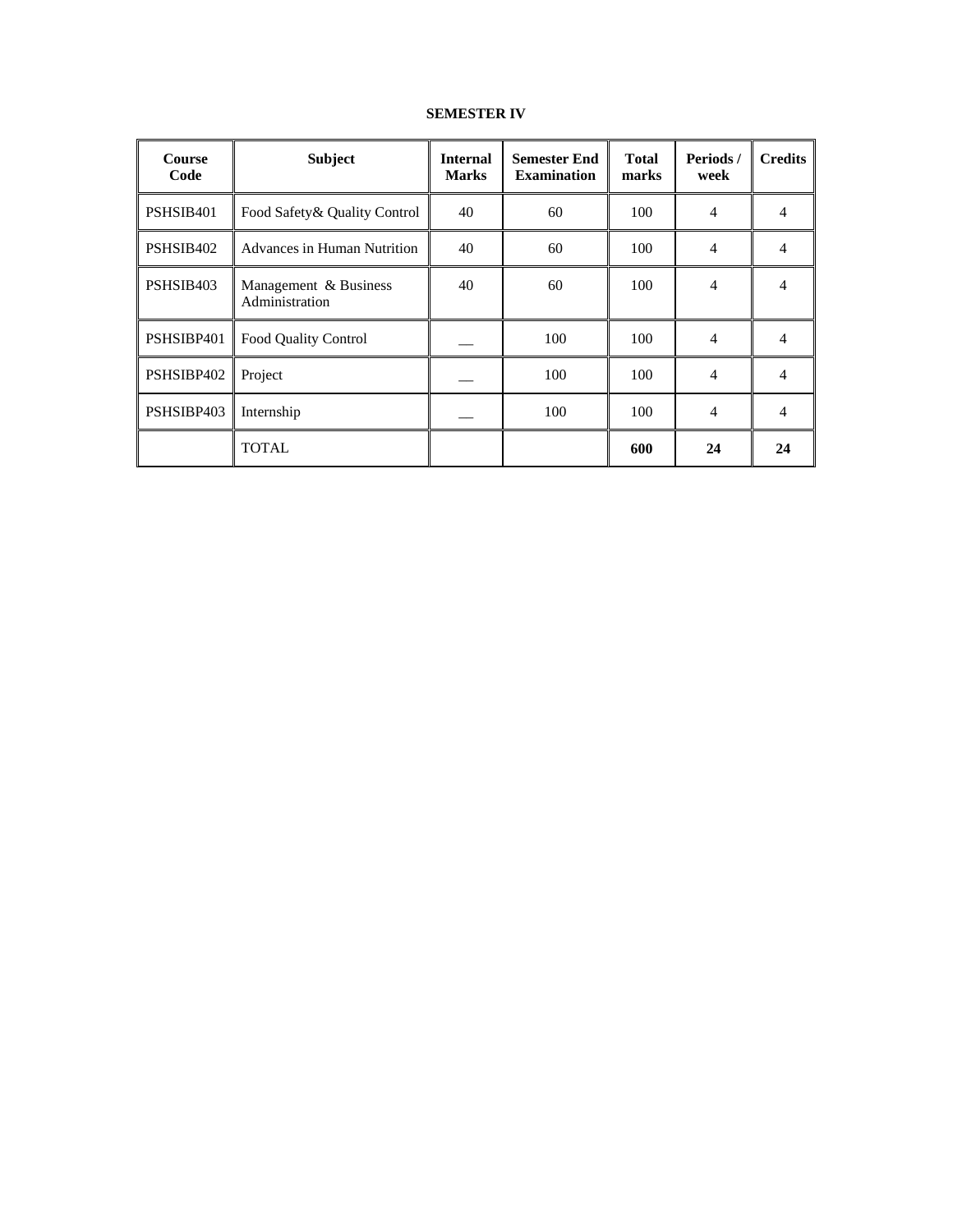| <b>Course Code</b>    |                                                                                        | <b>Title</b>                                                                              | Periods/week | <b>Marks</b> | <b>Credits</b> |
|-----------------------|----------------------------------------------------------------------------------------|-------------------------------------------------------------------------------------------|--------------|--------------|----------------|
|                       | PSHSIB401<br><b>Food Safety and Quality Control</b><br>100<br>4                        |                                                                                           | 4            |              |                |
| <b>Objectives</b>     |                                                                                        |                                                                                           |              |              |                |
|                       |                                                                                        | To acquire knowledge about quality and safety aspects of food.                            |              |              |                |
|                       |                                                                                        | To learn about the various ways of evaluating and controlling food quality.               |              |              |                |
| <b>Course Content</b> |                                                                                        |                                                                                           |              |              | <b>Periods</b> |
| <b>UNIT I</b>         |                                                                                        | <b>Food Labeling and Nutrition Labeling</b>                                               |              |              | 15             |
|                       |                                                                                        | Health Claims, Nutrition Claims, Nutrient definitions allowed on food labels. Laws        |              |              |                |
|                       |                                                                                        | related to food labeling.                                                                 |              |              |                |
| <b>UNIT II</b>        | <b>Food Safety, Hazards and Risks</b>                                                  |                                                                                           |              | 15           |                |
|                       | Meaning, definition, Types of hazards - Biological hazards, physical hazards, chemical |                                                                                           |              |              |                |
|                       | hazards, nutrition - related diseases. Risk assessment and management. Natural         |                                                                                           |              |              |                |
|                       | toxicants in foods, pesticide residues in foods - Assessment and elimination,          |                                                                                           |              |              |                |
|                       | investigation of food borne disease outbreaks                                          |                                                                                           |              |              |                |
| <b>UNIT III</b>       | <b>Hygiene and Sanitation</b>                                                          |                                                                                           |              | 15           |                |
|                       |                                                                                        | Principles of food hygiene, personal hygiene, kitchen hygiene and sanitation.             |              |              |                |
|                       |                                                                                        | Microbiology in food plant sanitation, water quality assessment, insect and pest control, |              |              |                |
|                       |                                                                                        | waste treatment and disposal, food vending and packaging standards, employees' health     |              |              |                |
| <b>UNIT IV</b>        | <b>Control of Food quality</b>                                                         |                                                                                           |              | 15           |                |
|                       | Principles of quality control. Government regulations (Food laws, orders) and          |                                                                                           |              |              |                |
|                       | amendments and national and international standards - ISI, Agmark, FPO, codex          |                                                                                           |              |              |                |
|                       | Alimentarius, ISO.                                                                     |                                                                                           |              |              |                |
|                       |                                                                                        | Role of FDA in India                                                                      |              |              |                |
|                       |                                                                                        | Management systems in food quality control                                                |              |              |                |
|                       | HACCP, TQM and concept of food audit                                                   |                                                                                           |              |              |                |

**Reference**s

Singhal, R. S. (1997) *Handbook of indices of food quality and authenticity*. Cambridge Woodhead Publishing, New York.

Langree, K. (1996) *Quantity Food Sanitation* 5<sup>th</sup> edition John Wiley and Sons, New York.

McSwane, D. (1998) *Essentials of Food Safety and Sanitation* 1st edition, Prentice – Hall, Inc, New Jersey.

Roday, S. (1999) *Hygiene and sanitation in food industry*, Tata McGraw Hill Pub. Co. Ltd.

Potter, N. H. (1997) Food Science, 5<sup>th</sup> edition, New Delhi, CBS Publishers and distributors, New Delhi.

Negi, J. (2004) *Food and Beverage Laws: Food Safety and Hygiene*, Amar Prakashan, New Delhi.

Khanna, S. (2003) *Food Standards and Safety in a globalised world*. The Impact WTO and Codex.

McWilliams, M. (2000) *Foods Experimental Perspectives*, 4th edition, Prentice-Hall, Inc. New Jersey. PFA ISI latest guidelines to be referred.

| <b>Course Code</b> | Title                              | Periods/week | <b>Marks</b> | $\gamma$ redits |
|--------------------|------------------------------------|--------------|--------------|-----------------|
| <b>PSHSIB402</b>   | <b>Advances in Human Nutrition</b> |              | 100          |                 |

**Objectives** 

• To understand the influence of nutrition on human growth and development.

• To study about the nutritional requirements and adaptations by the human body.

- To get an insight into the role of Nutrition for fitness and sports.
- To update knowledge in the area of Human Nutrition.

| <b>Course Content</b> |                                                                      | <b>Periods</b> |
|-----------------------|----------------------------------------------------------------------|----------------|
| <b>UNIT I</b>         | <b>Nutrition and Physical fitness</b>                                | 15             |
|                       | Basic components of energy formation during exercise.                |                |
|                       | Interrelationship of Carbohydrate, Protein and Lipid metabolism      |                |
|                       | Biochemical assessment of physical exertion                          |                |
| <b>UNIT II</b>        | <b>Nutrition and Physical fitness</b>                                | 15             |
|                       | Effect of nutritional status on physical performance.                |                |
|                       | Ergogenic aids.                                                      |                |
|                       | Eating disorders among athletes                                      |                |
|                       | Role of water, electrolytes, vitamins & minerals in physical fitness |                |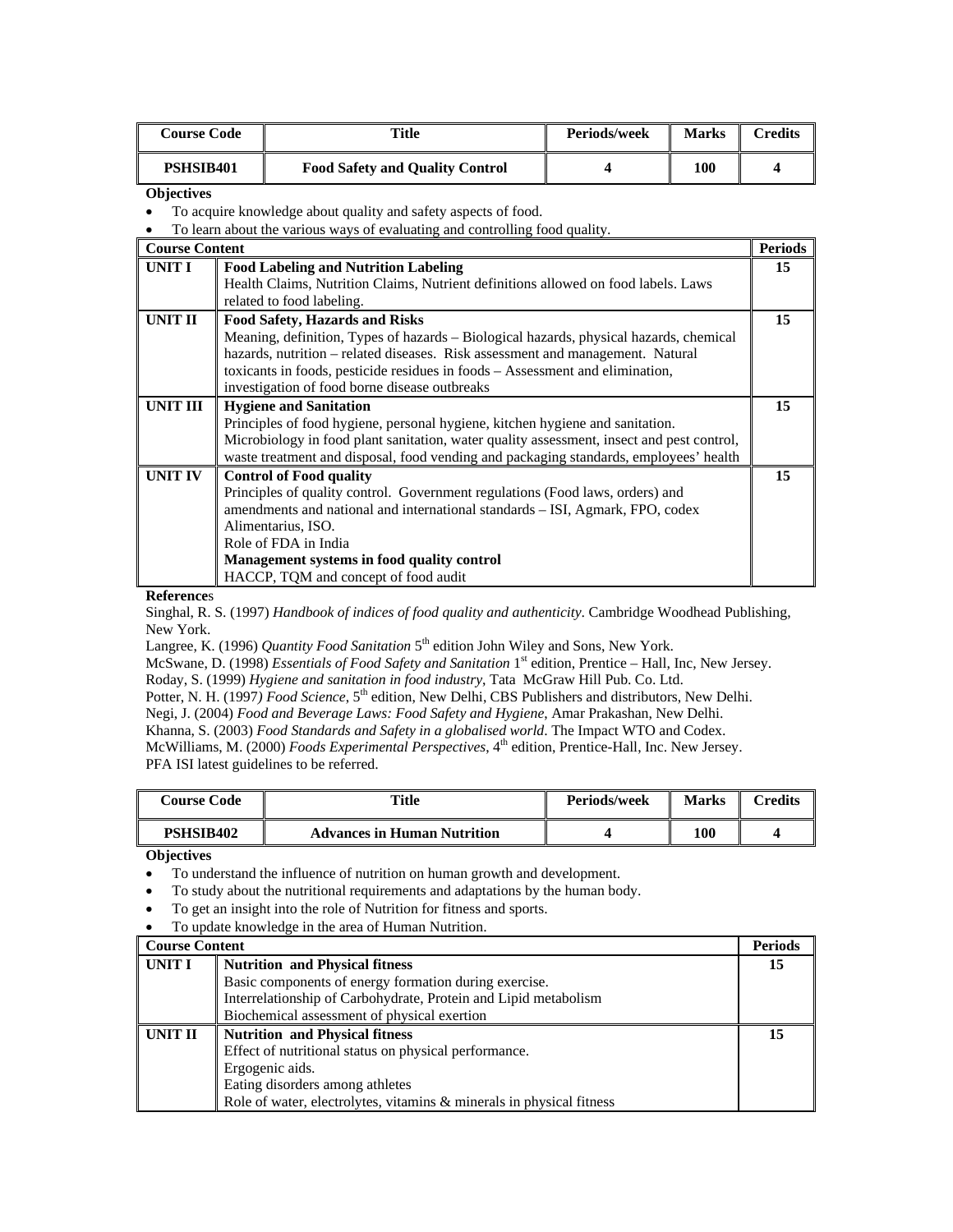| <b>UNIT III</b> | Complementary Nutrition & Other components with health relevance | 15 |
|-----------------|------------------------------------------------------------------|----|
|                 | <b>Bioactive Dietary Components</b>                              |    |
|                 | Nutraceuticals and Functional foods in Human Nutrition           |    |
|                 | Phytochemicals                                                   |    |
|                 | Carotenoids                                                      |    |
|                 | Plant sterols                                                    |    |
|                 | Polyphenolics                                                    |    |
|                 | Phytoestrogens                                                   |    |
|                 | Polyols                                                          |    |
| <b>UNIT IV</b>  | Complementary Nutrition & Other components with health relevance | 15 |
|                 | Prebiotics and probiotics                                        |    |
|                 | <b>Dietary Supplements</b>                                       |    |
|                 | Vitamins and minerals                                            |    |
|                 | Natural Health products                                          |    |
|                 | Moderate and megadosing                                          |    |

**References** 

Benordot, D. (1999) *Nutrition for serious athletes and advanced guide to foods, fluids and supplements for training and performance campaign* IL. Human Kinetic.

Grodd, J.L. and Gropper, S.S. (1999) *Advanced nutrition and human metabolism*. Belmount CA Wodworth/ Thomson learning.

Broch, Judith E. (1998) *Nutrition Now*, West/Wadsworth International Thomson Pub. Co.

Williams, C. and Devlin, T.J. (1992) *Foods Nutrition and Sports performance* E and N Sposs I Ed.

Goodhart, R.S.S and Shils, M.E. (1998) *Modern nutrition in health and disease*. Philadelphia Lea and Febiger. Stipanuk, Martha H. (2006) *Biochemical, physiological, molecular aspects of human nutrition* – Saunders ELSEVIER.

Paul, I., Turner, E.R. and Ross, Don (2006) (2<sup>nd</sup> ed.) *Discovering nutrition* – Jones and Bartlett Publishers – Canada.

Geissler, C. and Powers, H. (11<sup>th</sup> ed.) (2005) *Human nutrition* ELSEVIER Churchill Livinstone ISBN 21egler, E.E and Filer, L.J. (1996) *Present knowledge in nutrition*. Washington D.C. International Life Sciences institute.

# **Journals**

Journal of American Dietetic Association USA – The American Dietetic Association. Nutrition reviews, New York Springton verlog

The American – Journal of clinical Nutrition – USA Official journal of the American Society for Clinical Nutrition Inc.

The Indian journal of Nutrition and dietetics.

| Course Code | Title                                                   | <b>Periods/week</b> | <b>Marks</b> | Credits |
|-------------|---------------------------------------------------------|---------------------|--------------|---------|
| PSHSIB403   | <b>Management and Business</b><br><b>Administration</b> |                     | 100          |         |

**Objectives** 

To enhance personal & professional performance.

• To facilitate better administration & management skills

| <b>Course Content</b> |                                                                                   | <b>Periods</b> |
|-----------------------|-----------------------------------------------------------------------------------|----------------|
| Unit I                | <b>Financial issues: An overview of:</b>                                          | 15             |
|                       | <b>Budgeting</b>                                                                  |                |
|                       | Concepts of cost: Fixed and variable cost, marginal cost, opportunity cost, break |                |
|                       | even analysis                                                                     |                |
|                       | Sources of finance                                                                |                |
|                       | Auditing                                                                          |                |
|                       | Evaluation parameters                                                             |                |
| Unit II               | <b>Quality Management</b>                                                         | 15             |
|                       | Approaches to quality improvement                                                 |                |
|                       | Tools used in the process                                                         |                |
|                       | Issues for quality improvement                                                    |                |
|                       | Standards of quality in food industry.                                            |                |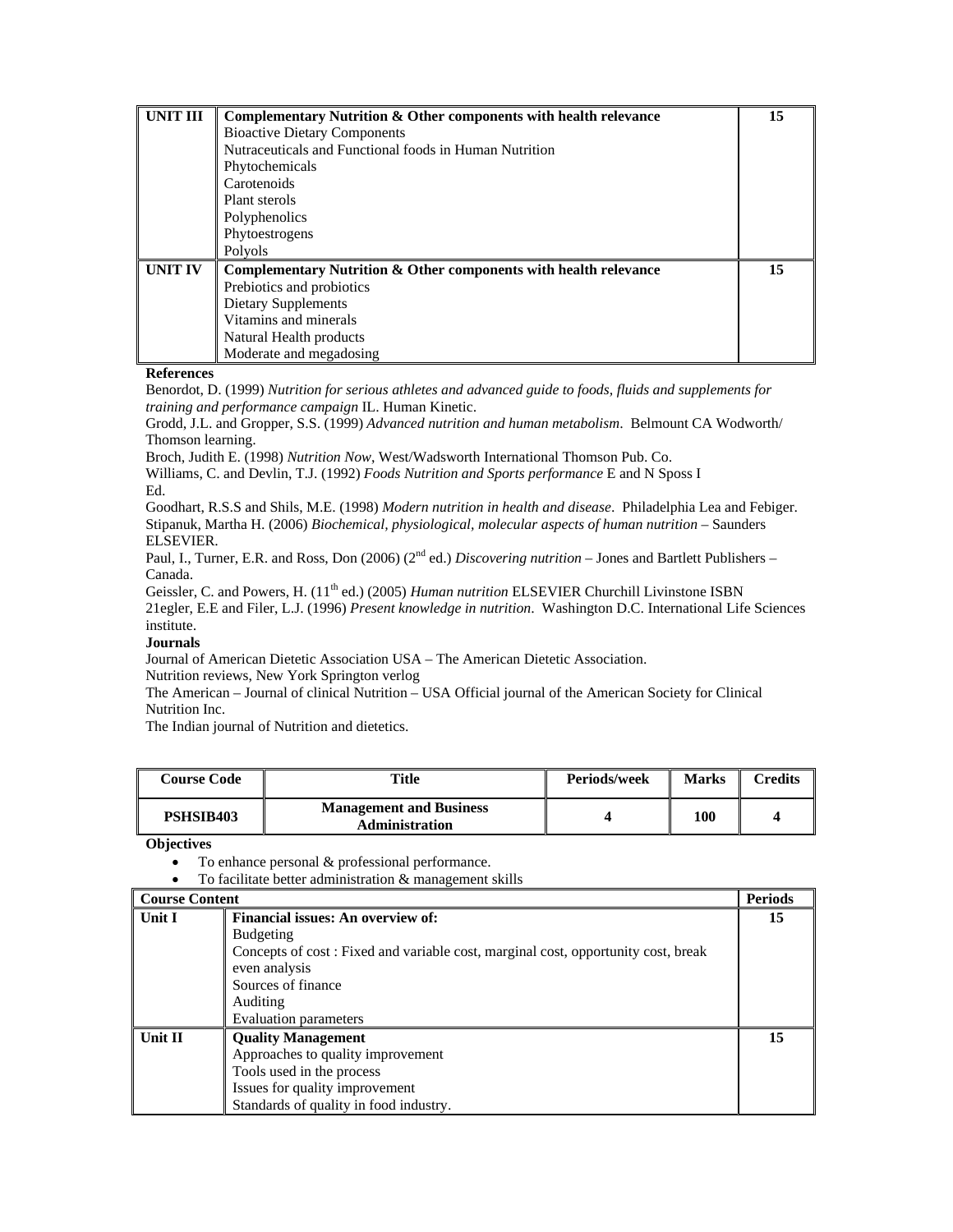| Unit III | <b>Entrepreneurship in food service</b>                | 15 |
|----------|--------------------------------------------------------|----|
|          | Starting a business                                    |    |
|          | Legal requirements                                     |    |
|          | Skills and knowledge needed.                           |    |
|          | Planning strategies for marketing products.            |    |
| Unit IV  | <b>Managing information:</b>                           | 15 |
|          | The need for information                               |    |
|          | Sharing and retrieving information.                    |    |
|          | Ethics and social responsibility                       |    |
|          | Meaning                                                |    |
|          | Responsibilities of internal & external beneficiaries. |    |

### **References**

Agarwal, T. (2007) *Strategic human resource management* Oxford University Press – New Delhi.

Aswathappa, K. (2005). *Human resource and personnel management* – Text and Cases Tata McGraw – Hill Publishing Co. Ltd. New Delhi.

Boyd, H.W., Walker, O.C. and Larreche, J. (1995) *Marketing management – A strategic approach with a global orientation* 2nd ed. Irwin Chicago.

Cartwright, R., Collins, M., Green, G. and Candy, A. (2001). *The handbook for managing resources and information* Infinity books, New Delhi.

Ivancevich, J.M., Donnelly, J.H. and Gibson, J.L. (1996). *Management – principles and functions* (4<sup>th</sup> ed.) All India Traveller Bookseller. Delhi.

Kale, N.G. (2003) *Principles and practice of marketing*. Vipul prakashan – Mumbai.

Kotler, P. (2003) *Marketing management* 11<sup>th</sup> ed. Pearson Education (Singapore) Pte. Ltd. Delhi.

Rao, V.S.P. (2005) *Human resource management* – text and cases (2<sup>nd</sup> ed.) Excel Books. New Delhi.

Shookla, M.S. (2004). *A handbook of human relations (with structured experiences and instruments).*  Macmillan India Ltd. Delhi.

Singh, P.N. (1998). *Developing and managing human resources* (3rd ed.) Suchandra Publications. Mumbai.

| <b>Course Code</b> | Title                       | Periods/week | <b>Marks</b> | Credits |
|--------------------|-----------------------------|--------------|--------------|---------|
| PSHSIBP401         | <b>Food Quality Control</b> |              | 100          |         |

**Objectives**

- To learn quality control measures as per domestic and international requirements.
- To conduct physical, chemical and nutritional analysis of commonly consumed raw and processed foods and the impact of packaging on quality.
- Be familiar with various tests and standards used for quality assurance used for food safety hazards, contaminants, adulterants, waste management and implementation of HACCP at various food service and industrial units.

| <b>Course Content</b> |                                                                                       | <b>Periods</b> |
|-----------------------|---------------------------------------------------------------------------------------|----------------|
| Unit I                | Indian Standards for the following foods:                                             | 15             |
|                       | Wheat flour, Semolina, Bakery products, vegetables, fruits and their products,        |                |
|                       | spices & condiments, and Processed foods.                                             |                |
| Unit II               | Determination of colour, flavour and texture in at least 2 commonly consumed          | 15             |
|                       | foods like fruit squashes, apple biscuits etc. using sensory and objective evaluation |                |
|                       | using Spectrophotometer, Texturrometer, Penetrometer or any other instruments.        |                |
| <b>Unit III</b>       | Sensory evaluation of different types of food products. Tomato sauce, ice cream, tea  | 15             |
|                       | & coffee etc.                                                                         |                |
| <b>Unit IV</b>        | Microbial analysis of certain raw, processed and roadside foods.                      | 15             |

#### **References**:

Bureau of Indian standards: specifications and standard methods volume I to XII.

Food and Agriculture organization (1980) *Manual of food quality control 2.* Additives contaminants Techniques, Rome.

Kirk, B.S. and Sawyer, R. (1991) *Pearson's composition and analysis of foods*, (9<sup>th</sup> ed.) Longmans scientific and Technical England.

Mahindru, S.N. (2000). *Food safety - a techno legal analysis* Tata McGraw Hill Publishing Co. Ltd New Delhi. Nielson, S.S. (1994) *Introduction to the chemical analysis of foods* Jones and Bartlet Publishers Boston.